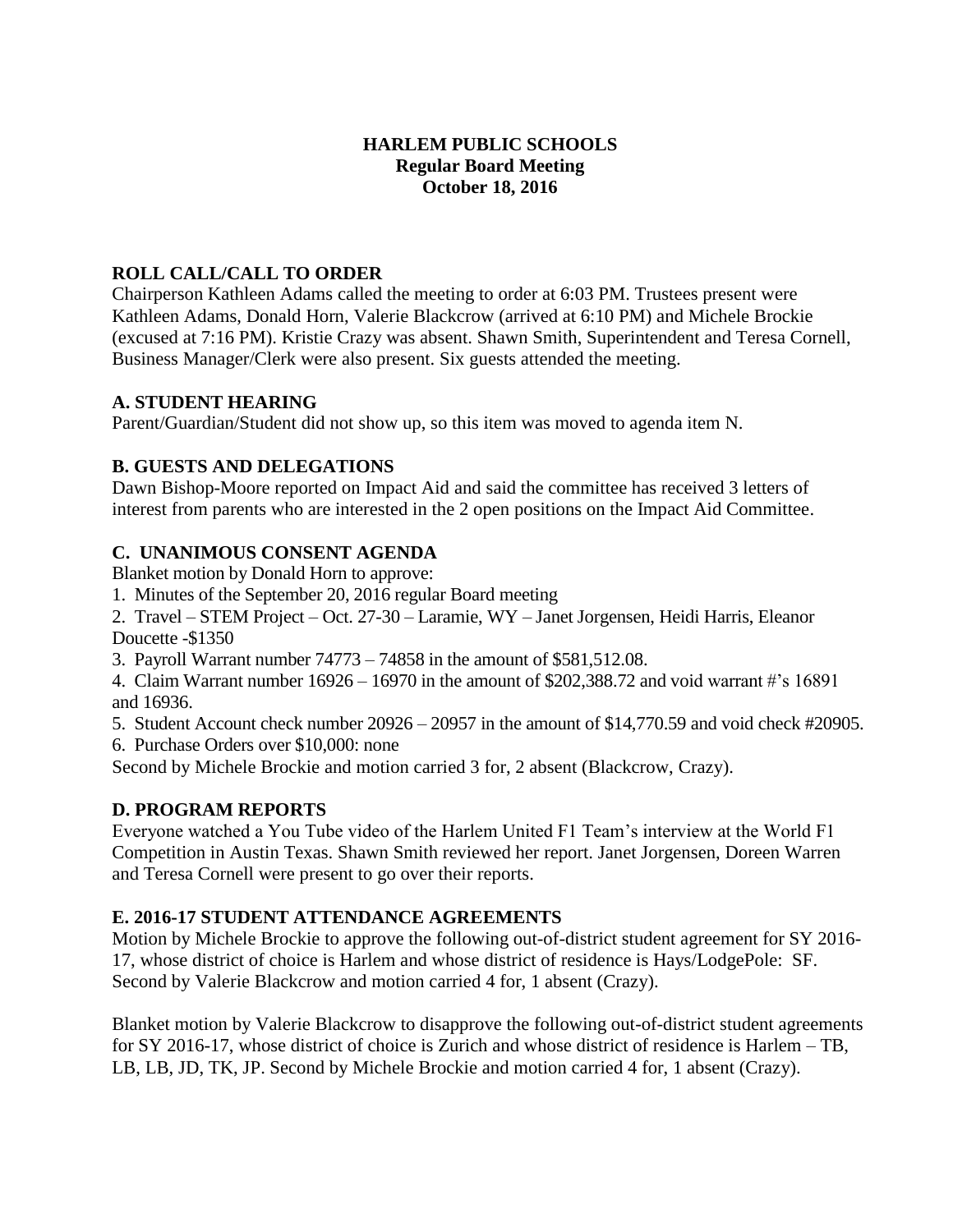#### **F. TR-1 BUS ROUTE APPROVAL**

Blanket motion by Michele Brockie to:

- Approve the TR-1 forms for the following bus routes: 12-2 Old Hospital/West Valley, 12-3 East Valley, 12-4 South Main, 12-5 Rodeo Drive #1, 12-6 Rodeo Drive #2, 12-8 People's Creek, and 12-K New Town/Half Town.
- Increase the mileage on the Rodeo Drive #2 bus route to 37 miles per day for the 2016-17 school year.

Second by Valerie Blackcrow and motion carried 4 for, 1 absent (Crazy).

### **G. APPROVAL OF INDIRECT COST REIMBURSEMENT**

Motion by Michele Brockie to approve the 2016-17 indirect cost rate of 4.80% and approve the indirect cost budgets of approximately \$45,000 for Elementary and \$7,000 for High School to be used for general administrative costs such as telephone, postage, travel, supplies, software, minor equipment, salaries and benefits. Second by Valerie Blackcrow and motion carried 4 for, 1 absent (Crazy).

#### **H. DEMOLITION BID**

Motion by Valerie Blackcrow to start the bid process for 30 days and approve a budget up to \$25,000 for the demolition of the old rock house to be completed no later than January 1<sup>st</sup>. Second by Donald Horn and motion carried 4 for, 1 absent (Crazy).

Michele Brockie was excused from the meeting.

#### **I. STEM COORDINATOR POSITION**

Motion by Donald Horn to hire Janet Jorgensen as the 2016-17 STEM Project Coordinator at \$34.38/hour for approximately 4 hours per week for the remaining 27 weeks of school, not to exceed \$5,000. Second by Valerie Blackcrow and motion carried 3 for, 2 absent (Brockie, Crazy).

#### **J. HIRE 2016-17 COACHES/EXTRA CURRICULAR POSITIONS/COACHING POOL**

Blanket motion by Donald Horn to:

- 1. Hire Marlin Lawrence as Girls Basketball Asst. coach for SY 2016-17 as per the CBA.
- 2. Hire Clayton Talks Different as Girls Basketball C squad coach for SY 2016-17 as per the CBA.
- 3. Hire Genevieve Cochran for Jr. High Girls Basketball coach for SY 2016-17 as per the CBA.
- 4. Hire Cole McCabe as Boys Basketball Asst. coach for SY 2016-17 as per the CBA and background check.
- 5. Hire Charles Plumage as Boys Basketball C squad coach for SY 2016-17 as per the CBA.
- 6. Hire Benjamin Carrywater as JH Boys Basketball coach for SY 2016-17 as per the CBA and background check.
- 7. Hire Charlie Ereaux as JH Boys Basketball coach for SY 2016-17 as per the CBA and background check.
- 8. Hire Jenna Kittson, Kim Cornell, and Lynda Brown (Head Mentor) as Mentors for SY 2016-17 at \$750.00 and hire Carol Carse, Jessica Cochran and Cathy Bear as Mentees for SY 2016-17 at \$350.00 as per the CBA.
- 9. Hire Doug Komrosky as Title IX Coordinator Jr/Sr High School and Shiloh Seymour and Title IX Coordinator – Elementary School as per the CBA.
- 10. Void all previous cheerleader advisor contracts issued (none were turned in by the deadline of 8-15-16).